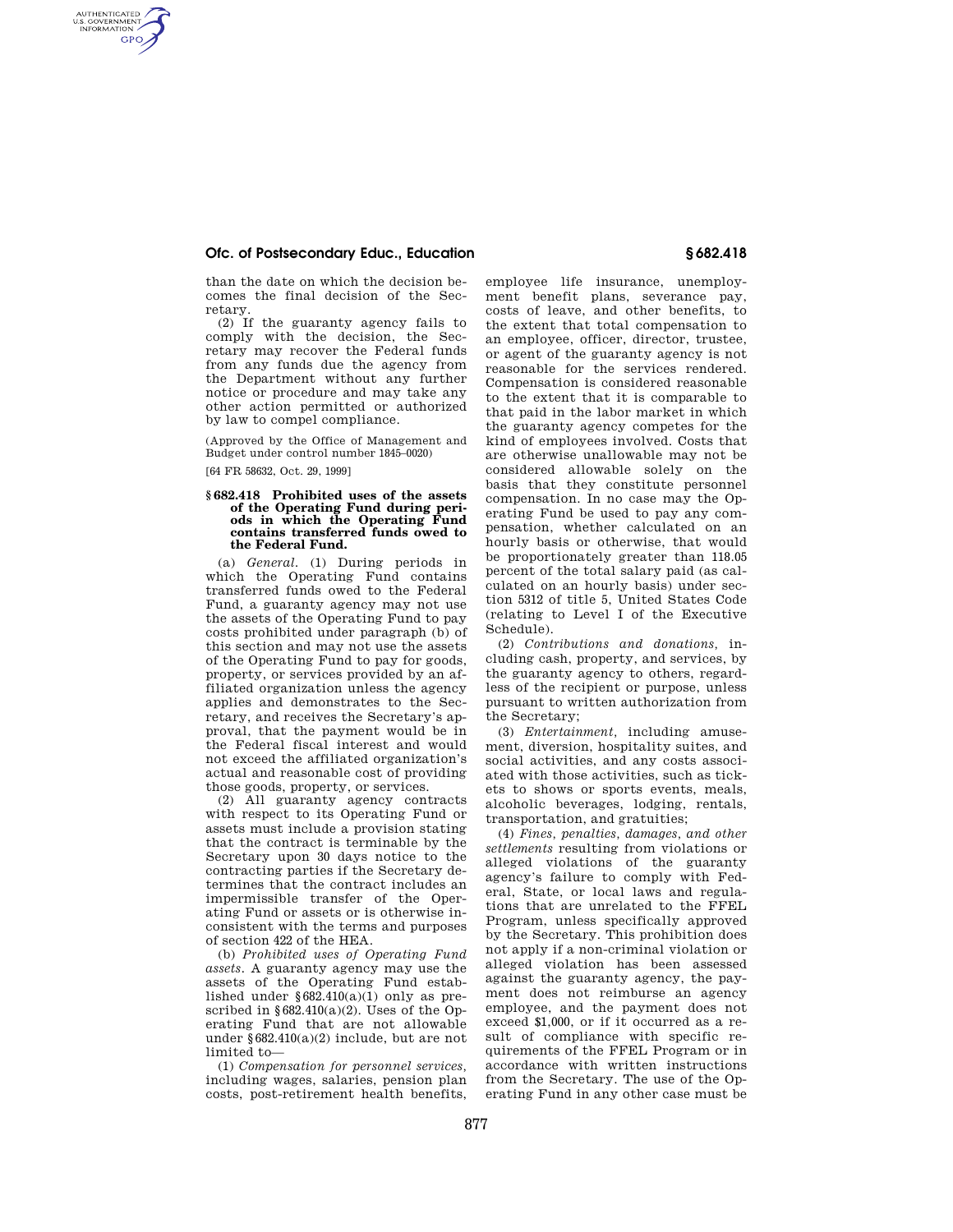requested by the agency and specifically approved in advance by the Secretary;

(5) *Legal expenses* for prosecution of claims against the Federal Government, unless the guaranty agency substantially prevails on those claims. In that event, the Secretary approves the reimbursement of reasonable legal expenses incurred by the guaranty agency;

(6) *Lobbying activities,* as defined in section 501(h) of the Internal Revenue Code, including dues to membership organizations to the extent that those dues are used for lobbying;

(7) *Major expenditures,* including those for land, buildings, equipment, or information systems, whether singly or as a related group of expenditures, that exceed 5 percent of the guaranty agency's Operating Fund balance at the time the expenditures are made, unless the agency has provided written notice of the intended expenditure to the Secretary 30 days before the agency makes or commits itself to the expenditure. For those expenditures involving the purchase of an asset, the term ''major expenditure'' applies to costs such as the cost of purchasing the asset and making improvements to it, the cost to put it in place, the net invoice price of the asset, ancillary charges, such as taxes, duty, protective in-transit insurance, freight, and installation costs, and the costs of any modifications, attachments, accessories, or auxiliary apparatus necessary to make the asset usable for the purpose for which it was acquired, whether the expenditures are classified as capital or operating expenses;

(8) *Public relations,* and all associated costs, paid directly or through a third party, to the extent that those costs are used to promote or maintain a favorable image of the guaranty agency. The term ''public relations'' does not include any activity that is ordinary and necessary for the fulfillment of the agency's FFEL guaranty responsibilities under the HEA, including appropriate and reasonable advertising designed specifically to communicate with the public and program participants for the purpose of facilitating the agency's ability to fulfill its FFEL guaranty responsibilities under the

# **§ 682.418 34 CFR Ch. VI (7–1–10 Edition)**

HEA. Ordinary and necessary public relations activities include training of program participants and secondary school personnel and customer service functions that disseminate FFEL-related information and materials to schools, loan holders, prospective loan applicants, and their parents. In providing that training at workshops, conferences, or other ordinary and necessary forums customarily used by the agency to fulfill its responsibilities under the HEA, the agency may provide light meals and refreshments of a reasonable nature and amount to the participants;

(9) *Relocation of employees* in excess of an employee's actual or reasonably estimated expenses or for purposes that do not benefit the administration of the guaranty agency's FFEL program. Except as approved by the Secretary, reimbursement must be in accordance with an established written policy; and

(10) *Travel expenses* that are not in accordance with a written policy approved by the Secretary or a State policy. If the guaranty agency does not have such a policy, it may not use the assets of the Operating Fund to pay for travel expenses that exceed those allowed for lodging and subsistence under subchapter I of Chapter 57 of title 5, United States Code, or in excess of commercial airfare costs for standard coach airfare, unless those accommodations would require circuitous routing, travel during unreasonable hours, excessively prolonged travel, would result in increased cost that would offset transportation savings, or would offer accommodations not reasonably adequate for the medical needs of the traveler.

(c) *Cost allocation.* Each guaranty agency that shares costs with any other program, agency, or organization shall develop a cost allocation plan consistent with the requirements described in OMB Circular A–87 and maintain the plan and related supporting documentation for audit. A guaranty agency is required to submit